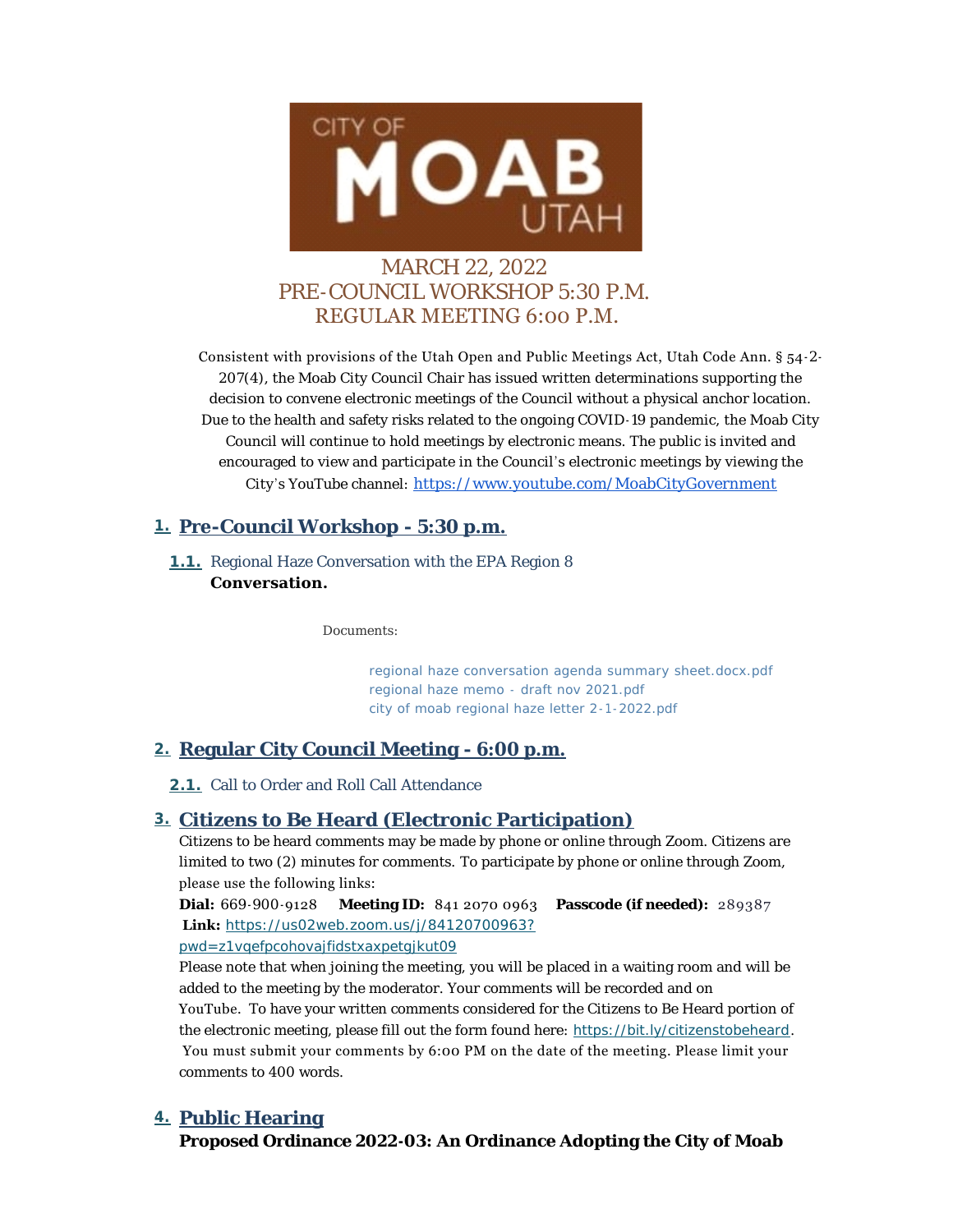# **Pay Plan Schedule and Adopting the Exempt and Elected Officials Salaries for Fiscal Year 2022-2023 Proposed Ordinance 2022-06: An Ordinance Amending Title 3 of the Moab Municipal Code to Update Chapter 3.50, Master Fee Schedule and Modifying Certain Fees and Rates Charged by the City**

Public comments may be made by phone or online through Zoom. Citizens are limited to two (2) minutes for comments. To participate by phone or online through Zoom, please use the following links:

**Dial:** 669-900-9128 **Meeting ID:** 841 2070 0963 **Passcode (if needed):** 289387  **Link:** *[https://us02web.zoom.us/j/84120700963?](https://us02web.zoom.us/j/84120700963?pwd=Z1VqeFpCOHovajFidStXaXpETGJkUT09) pwd=z1vqefpcohovajfidstxaxpetgjkut09*

Please note that when joining the meeting, you will be placed in a waiting room and will be added to the meeting by the moderator. Your comments will be recorded and on YouTube. To have your written comments considered for the Citizens to Be Heard portion of [the electronic meeting, please fill ou](https://bit.ly/publiccommentform)t the form found here:

*https://bit.ly/publiccommentform*. You must submit your comments by 6:00 PM on the

date of the meeting. Please limit your comments to 400 words .

*Documents:*

*[ordinance no 2022-03 with attachments.pdf](https://moabcity.org/AgendaCenter/ViewFile/Item/4565?fileID=5706) [ordinance 2022-06 - master fee schedule revision.pdf](https://moabcity.org/AgendaCenter/ViewFile/Item/4565?fileID=5707)*

## **Presentations 5.**

- **5.1.** Moab Solutions Presentation (5 minutes)
- 5.2. Lions Park River Access

## **Consent Agenda 6.**

**6.1.** Approval of Minutes **March 8, 2022, Regular Meeting**

*Documents:*

#### *[min-cc-2022-03-08 draft.pdf](https://moabcity.org/AgendaCenter/ViewFile/Item/4562?fileID=5704)*

Approval of Bills Against the City of Moab in the Amount of \$596,805.93 **6.2.** *Documents:*

*[check register council consent 3-14-22.pdf](https://moabcity.org/AgendaCenter/ViewFile/Item/4571?fileID=5705)*

## **Old Business 7.**

#### **7.1.** Draft Landscaping Requirements **Discussion and direction.**

*Documents:*

*[landscape regulations discussion - agenda summary.docx.pdf](https://moabcity.org/AgendaCenter/ViewFile/Item/4730?fileID=5708) [2022.02.16\\_memo\\_ city of moab water efficient landscaping](https://moabcity.org/AgendaCenter/ViewFile/Item/4730?fileID=5709)*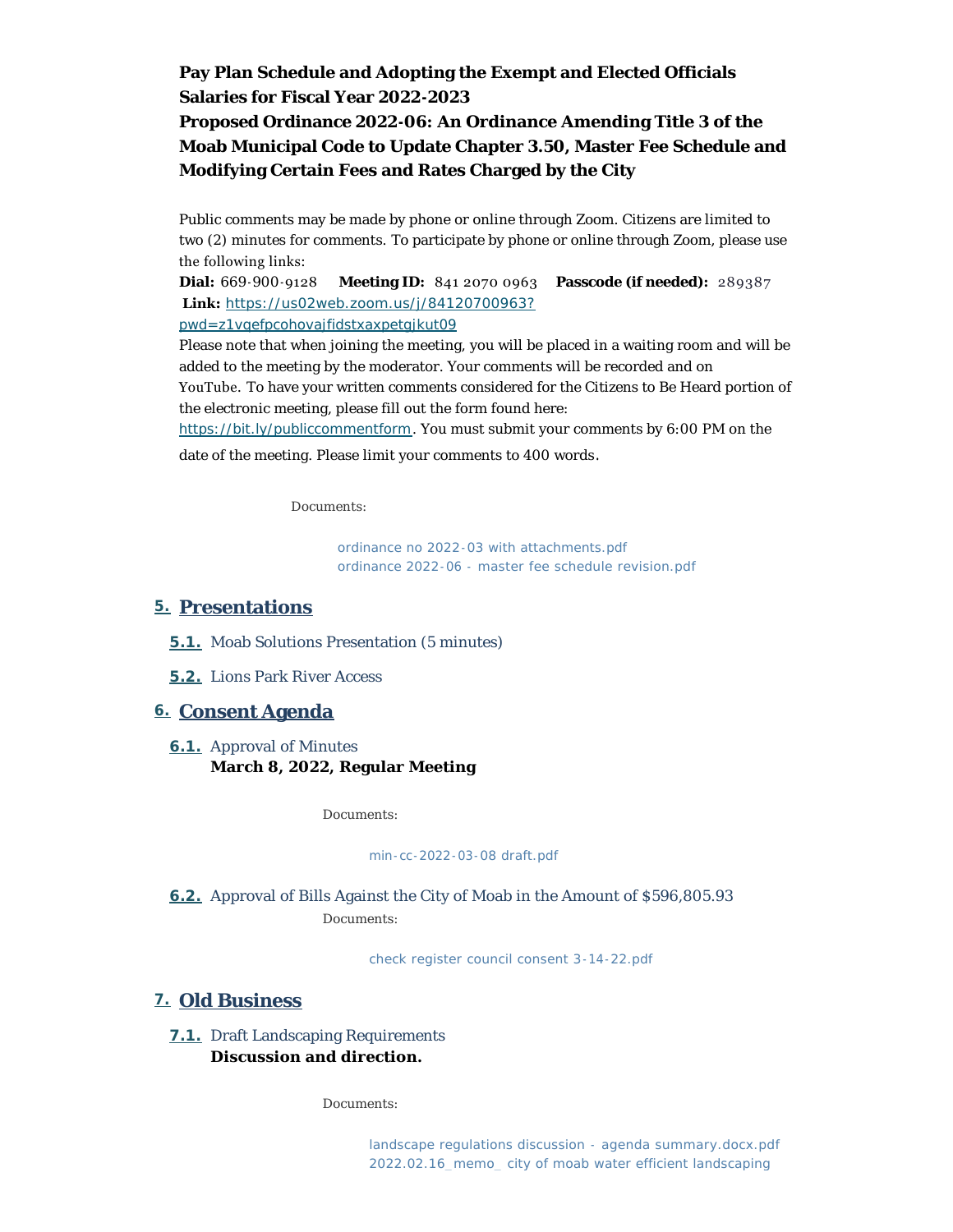**7.2.** Staff Update on Draft Ordinance 2022-05: An Ordinance Amending the Moab Municipal Code R3/R4 Zones with an Active Employment Household Requirement **Briefing and discussion**

*Documents:*

*[aeh draft ordinance 2022-05 agenda summary 032222.pdf](https://moabcity.org/AgendaCenter/ViewFile/Item/4732?fileID=5713) [exhibit 1 draft aeh ordinance 2022-05 031722 redline cps.pdf](https://moabcity.org/AgendaCenter/ViewFile/Item/4732?fileID=5714)*

#### **New Business 8.**

**8.1.** Proposed Ordinance 2022-03: An Ordinance Adopting the City of Moab Pay Plan Schedule and Adopting the Exempt and Elected Officials Salaries for Fiscal Year 2022-2023

**Briefing and possible action**

*Documents:*

*[agenda summary ordinance 2022-03.pdf](https://moabcity.org/AgendaCenter/ViewFile/Item/4733?fileID=5716) [ordinance no 2022-03 with attachments.pdf](https://moabcity.org/AgendaCenter/ViewFile/Item/4733?fileID=5718)*

**8.2.** Proposed Ordinance 2022-06: An Ordinance Amending Title 3 of the Moab Municipal Code to Update Chapter 3.50, Master Fee Schedule and Modifying Certain Fees and Rates Charged by the City **Briefing and possible action**

*Documents:*

*[agenda summary - ordiance 2022-06 - master fee schedule](https://moabcity.org/AgendaCenter/ViewFile/Item/4726?fileID=5701)  revision.pdf [ordiance 2022-06 - master fee schedule revision.pdf](https://moabcity.org/AgendaCenter/ViewFile/Item/4726?fileID=5702) [chapter 3.50 code - master fee schedule revisions- redline.pdf](https://moabcity.org/AgendaCenter/ViewFile/Item/4726?fileID=5703)*

**8.3.** Proposed Resolution 08-2022: A Resolution Approving the McLaughlin Minor Subdivision of Property Located at 458 West 200 South, Moab UT 84532 **Briefing and possible action**

#### *Documents:*

*[mclaughlin minor subdivision cc agenda summary 032222.pdf](https://moabcity.org/AgendaCenter/ViewFile/Item/4735?fileID=5720) [exhibit 1 resolution 08-2022 mclaughlin minor subdivision](https://moabcity.org/AgendaCenter/ViewFile/Item/4735?fileID=5721)  031022.pdf [exhibit 2 vicinity map mclaughlin minor subdivision 031022.pdf](https://moabcity.org/AgendaCenter/ViewFile/Item/4735?fileID=5722) [exhibit 3 recorded county plat mclaughlin minor subdivision](https://moabcity.org/AgendaCenter/ViewFile/Item/4735?fileID=5724)  031022.pdf [exhibit 4 draft plat final mclaughlin minor subdivision](https://moabcity.org/AgendaCenter/ViewFile/Item/4735?fileID=5723)  032222.pdf*

8.4. Maximum Adult Residential Occupancy Discussion **Discussion**

*Documents:*